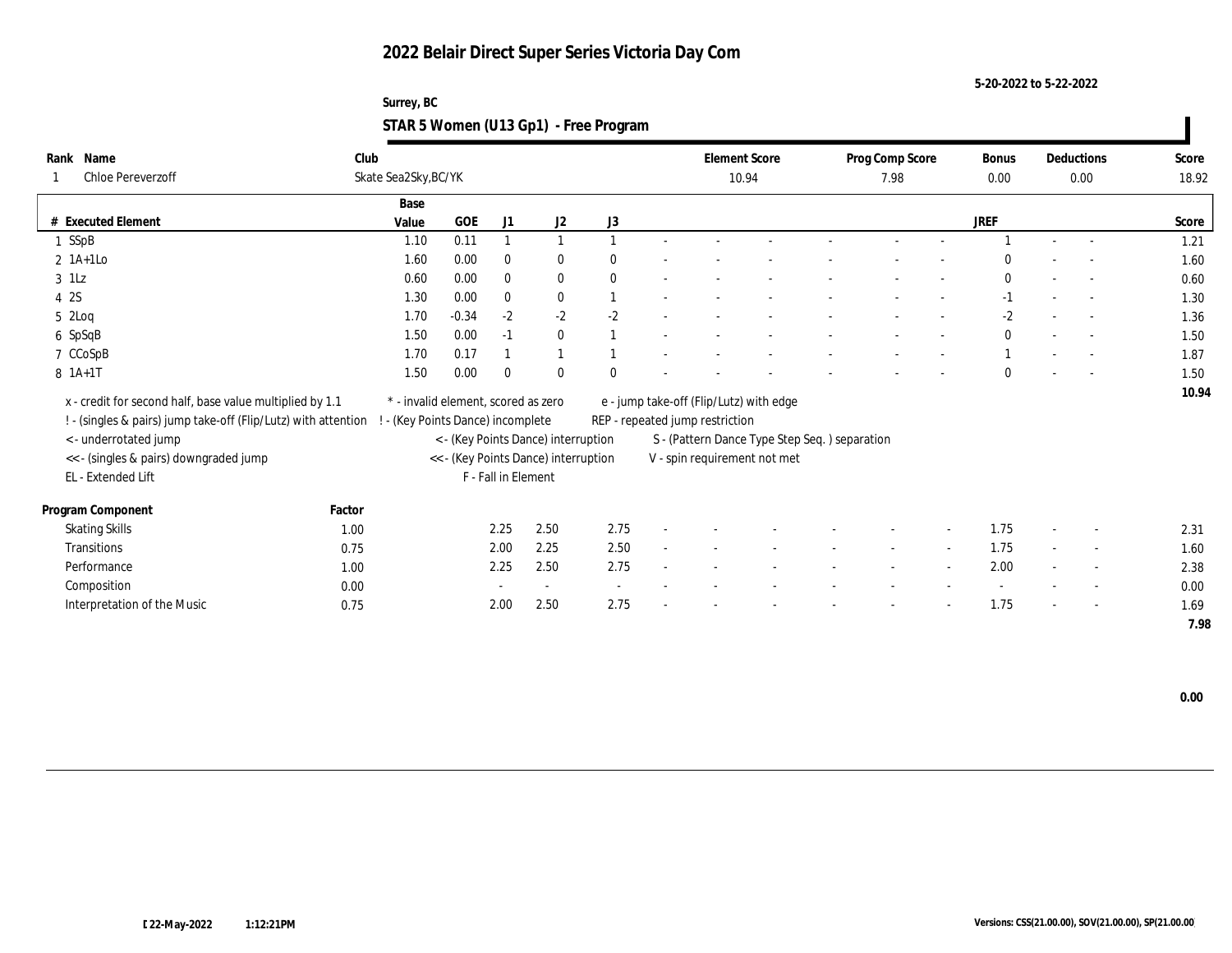**5-20-2022 to 5-22-2022**

#### **Surrey, BC STAR 5 Women (U13 Gp1) - Free Program**

| Name<br>Rank                                                   | Club             |                                     |                     |              |                                      |                                 |  |      | <b>Element Score</b>                           | Prog Comp Score |        | Bonus        | Deductions               | Score |
|----------------------------------------------------------------|------------------|-------------------------------------|---------------------|--------------|--------------------------------------|---------------------------------|--|------|------------------------------------------------|-----------------|--------|--------------|--------------------------|-------|
| Phoebe Kao<br>2                                                | Sungod SC, BC/YK |                                     |                     |              |                                      |                                 |  | 9.18 |                                                | 7.27            |        | 0.00         | 0.20                     | 16.25 |
|                                                                |                  | Base                                |                     |              |                                      |                                 |  |      |                                                |                 |        |              |                          |       |
| # Executed Element                                             |                  | Value                               | <b>GOE</b>          | J1           | $\mathrm{J}2$                        | J3                              |  |      |                                                |                 |        | <b>JREF</b>  |                          | Score |
| 1 SpSqB                                                        |                  | 1.50                                | 0.23                | $\mathbf{2}$ | $\mathbf{2}$                         |                                 |  |      |                                                |                 |        |              | $\overline{\phantom{a}}$ | 1.73  |
| $2 \text{ } 2T <<$                                             |                  | 0.40                                | $-0.15$             | $-3$         | $-4$                                 |                                 |  |      |                                                |                 |        |              |                          | 0.25  |
| $3 \; 1A+1T$                                                   |                  | 1.50                                | 0.03                | $\bf{0}$     | $\bf{0}$                             |                                 |  |      |                                                |                 |        | $\Omega$     |                          | 1.53  |
| $4$ 1Lz+1Lo                                                    |                  | 1.10                                | 0.00                | $\mathbf{0}$ | $\bf{0}$                             | $\theta$                        |  |      |                                                |                 |        | $\mathbf{0}$ | $\sim$                   | 1.10  |
| 5 CCoSpB                                                       |                  | 1.70                                | 0.09                | $\mathbf{0}$ | $\overline{1}$                       |                                 |  |      |                                                |                 |        | $\Omega$     | $\sim$                   | 1.79  |
| $6 \, 2S <$                                                    |                  | 1.04                                | $-0.52$             | $-5$         | $-5$                                 | $-5$                            |  |      |                                                |                 |        | $-5$         |                          | 0.52  |
| 7 1A                                                           |                  | 1.10                                | 0.00                | $\mathbf{0}$ | $\bf{0}$                             | $\mathbf{0}$                    |  |      |                                                |                 |        | $\mathbf{0}$ |                          | 1.10  |
| 8 SSpB                                                         |                  | 1.10                                | 0.06                | $\mathbf{0}$ | $\overline{1}$                       |                                 |  |      |                                                |                 |        | $\mathbf{0}$ |                          | 1.16  |
| x - credit for second half, base value multiplied by 1.1       |                  | * - invalid element, scored as zero |                     |              |                                      |                                 |  |      | e - jump take-off (Flip/Lutz) with edge        |                 |        |              |                          | 9.18  |
| ! - (singles & pairs) jump take-off (Flip/Lutz) with attention |                  | ! - (Key Points Dance) incomplete   |                     |              |                                      | REP - repeated jump restriction |  |      |                                                |                 |        |              |                          |       |
| < - underrotated jump                                          |                  |                                     |                     |              | < - (Key Points Dance) interruption  |                                 |  |      | S - (Pattern Dance Type Step Seq. ) separation |                 |        |              |                          |       |
| << - (singles & pairs) downgraded jump                         |                  |                                     |                     |              | << - (Key Points Dance) interruption |                                 |  |      | V - spin requirement not met                   |                 |        |              |                          |       |
| EL - Extended Lift                                             |                  |                                     | F - Fall in Element |              |                                      |                                 |  |      |                                                |                 |        |              |                          |       |
|                                                                |                  |                                     |                     |              |                                      |                                 |  |      |                                                |                 |        |              |                          |       |
| Program Component                                              | Factor           |                                     |                     |              |                                      |                                 |  |      |                                                |                 |        |              |                          |       |
| <b>Skating Skills</b>                                          | 1.00             |                                     | 2.50                |              | 2.50                                 | 2.25                            |  |      |                                                |                 |        | 1.75         |                          | 2.25  |
| Transitions                                                    | 0.75             |                                     | 2.00                |              | 2.25                                 | 2.50                            |  |      |                                                |                 | $\sim$ | 1.25         | $\overline{\phantom{a}}$ | 1.50  |
| Performance                                                    | 1.00             |                                     | 2.00                |              | 2.25                                 | 2.50                            |  |      |                                                |                 |        | 1.50         |                          | 2.06  |
| Composition                                                    | 0.00             |                                     |                     |              | $\sim$                               |                                 |  |      |                                                |                 |        |              | $\overline{\phantom{a}}$ | 0.00  |
| Interpretation of the Music                                    | 0.75             |                                     |                     | 1.75         | 2.25                                 | 2.50                            |  |      |                                                |                 |        | 1.25         | $\overline{\phantom{a}}$ | 1.46  |
|                                                                |                  |                                     |                     |              |                                      |                                 |  |      |                                                |                 |        |              |                          | 7.27  |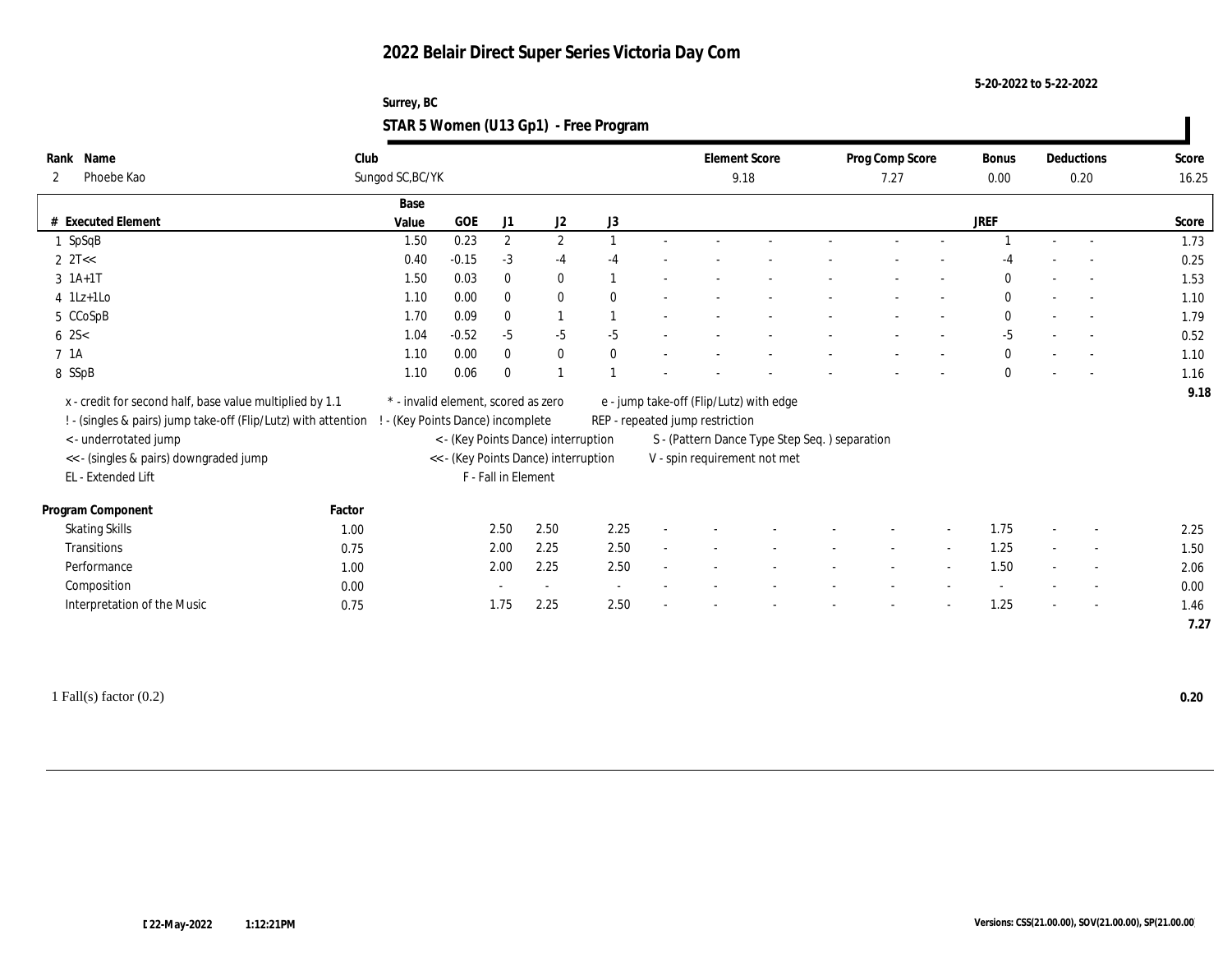**5-20-2022 to 5-22-2022**

| Surrey, BC                            |  |
|---------------------------------------|--|
| STAR 5 Women (U13 Gp1) - Free Program |  |

| Name<br>Rank                                                                                     | Club   |                                     |            |                     |                                      |              |        |                                 | <b>Element Score</b>                          | Prog Comp Score |                          | <b>Bonus</b> |        | Deductions               | Score |
|--------------------------------------------------------------------------------------------------|--------|-------------------------------------|------------|---------------------|--------------------------------------|--------------|--------|---------------------------------|-----------------------------------------------|-----------------|--------------------------|--------------|--------|--------------------------|-------|
| Dana Kim<br>3                                                                                    |        | Langley FSC, BC/YK                  |            |                     |                                      |              |        |                                 | 8.97                                          | 7.26            |                          | $0.00\,$     |        | 0.00                     | 16.23 |
|                                                                                                  |        | Base                                |            |                     |                                      |              |        |                                 |                                               |                 |                          |              |        |                          |       |
| <b>Executed Element</b><br>#                                                                     |        | Value                               | <b>GOE</b> | J1                  | J <sub>2</sub>                       | J3           |        |                                 |                                               |                 |                          | <b>JREF</b>  |        |                          | Score |
| 1 SSpB                                                                                           |        | 1.10                                | $-0.03$    | $-1$                | $\bf{0}$                             | $\mathbf{0}$ |        |                                 |                                               |                 |                          | $\Omega$     | $\sim$ | $\overline{\phantom{a}}$ | 1.07  |
| 2 1A                                                                                             |        | 1.10                                | $-0.28$    | $-1$                | $-3$                                 | $-3$         |        |                                 |                                               |                 |                          | $-3$         |        |                          | 0.82  |
| $3 \, 2S <$                                                                                      |        | 1.04                                | $-0.29$    | $-3$                | $-3$                                 | $-2$         |        |                                 |                                               |                 |                          | $-3$         |        | $\sim$                   | 0.75  |
| $4 \t1F+1T$                                                                                      |        | 0.90                                | $-0.01$    | $-1$                | $\bf{0}$                             | $\theta$     |        |                                 |                                               |                 |                          | $\bf{0}$     |        | $\sim$                   | 0.89  |
| $5$ 1A+1Lo                                                                                       |        | 1.60                                | 0.00       | $\mathbf{0}$        | $\bf{0}$                             | $\mathbf{0}$ |        |                                 |                                               |                 |                          | $\bf{0}$     |        | $\sim$                   | 1.60  |
| 6 CCoSpB                                                                                         |        | 1.70                                | $-0.13$    | $-1$                | $-1$                                 | $-1$         |        |                                 |                                               |                 |                          | $\mathbf{0}$ |        |                          | 1.57  |
| $7$ 1Lz                                                                                          |        | 0.60                                | 0.02       | $\bf{0}$            | $\bf{0}$                             | $\mathbf{0}$ |        |                                 |                                               |                 |                          |              |        | $\overline{\phantom{a}}$ | 0.62  |
| 8 SpSqB                                                                                          |        | 1.50                                | 0.15       | $\overline{2}$      | $\blacksquare$                       |              |        |                                 |                                               |                 |                          | $\Omega$     |        |                          | 1.65  |
| x - credit for second half, base value multiplied by 1.1                                         |        | * - invalid element, scored as zero |            |                     |                                      |              |        |                                 | e - jump take-off (Flip/Lutz) with edge       |                 |                          |              |        |                          | 8.97  |
| ! - (singles & pairs) jump take-off (Flip/Lutz) with attention ! - (Key Points Dance) incomplete |        |                                     |            |                     |                                      |              |        | REP - repeated jump restriction |                                               |                 |                          |              |        |                          |       |
| <- underrotated jump                                                                             |        |                                     |            |                     | < - (Key Points Dance) interruption  |              |        |                                 | S - (Pattern Dance Type Step Seq.) separation |                 |                          |              |        |                          |       |
| << - (singles & pairs) downgraded jump                                                           |        |                                     |            |                     | << - (Key Points Dance) interruption |              |        |                                 | V - spin requirement not met                  |                 |                          |              |        |                          |       |
| EL - Extended Lift                                                                               |        |                                     |            | F - Fall in Element |                                      |              |        |                                 |                                               |                 |                          |              |        |                          |       |
|                                                                                                  |        |                                     |            |                     |                                      |              |        |                                 |                                               |                 |                          |              |        |                          |       |
| Program Component                                                                                | Factor |                                     |            |                     |                                      |              |        |                                 |                                               |                 |                          |              |        |                          |       |
| <b>Skating Skills</b>                                                                            | 1.00   |                                     |            | 2.25                | 2.25                                 | 2.25         |        |                                 |                                               |                 | $\overline{\phantom{a}}$ | 2.00         |        | $\sim$                   | 2.19  |
| <b>Transitions</b>                                                                               | 0.75   |                                     |            | 2.00                | 2.00                                 | 2.50         | $\sim$ |                                 |                                               | $\sim$          | $\sim$                   | 1.75         | $\sim$ | $\overline{\phantom{a}}$ | 1.55  |
| Performance                                                                                      | 1.00   |                                     |            | 2.00                | 2.25                                 | 2.25         |        |                                 |                                               |                 | $\overline{\phantom{a}}$ | 1.75         |        | $\overline{\phantom{a}}$ | 2.06  |
| Composition                                                                                      | 0.00   |                                     |            |                     | $\sim$                               | $\sim$       |        |                                 |                                               |                 |                          |              |        | $\overline{\phantom{a}}$ | 0.00  |
| Interpretation of the Music                                                                      | 0.75   |                                     |            | 1.75                | 2.00                                 | 2.50         |        |                                 |                                               |                 |                          | 1.50         |        | $\overline{\phantom{a}}$ | 1.46  |
|                                                                                                  |        |                                     |            |                     |                                      |              |        |                                 |                                               |                 |                          |              |        |                          | 7.26  |

 **0.00**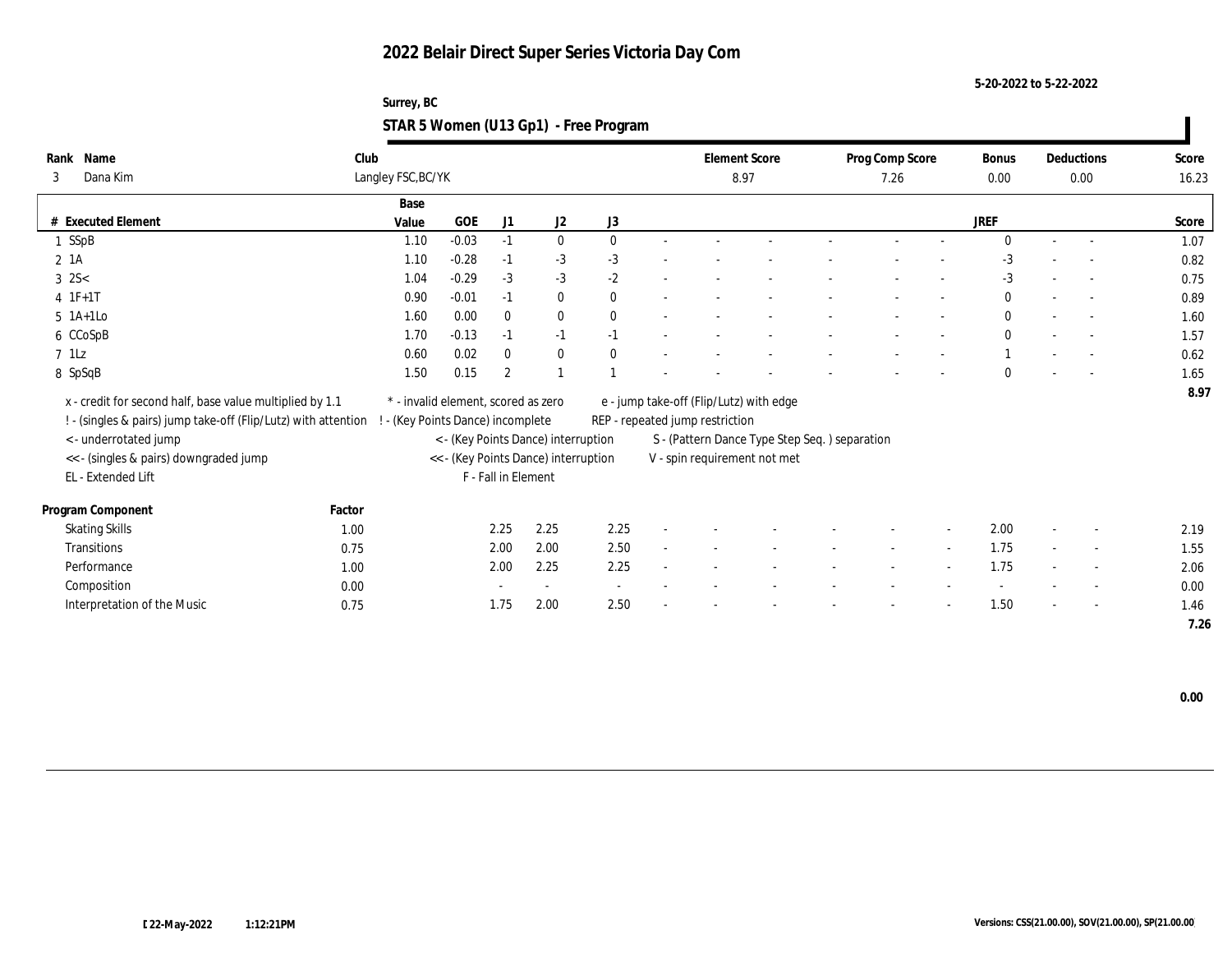**5-20-2022 to 5-22-2022**

### **Surrey, BC STAR 5 Women (U13 Gp1) - Free Program**

| Rank Name                                                      | Club                              |                                     |                          |                                      |              |                                 | <b>Element Score</b>                          | Prog Comp Score |        | <b>Bonus</b> |        | Deductions               | Score |
|----------------------------------------------------------------|-----------------------------------|-------------------------------------|--------------------------|--------------------------------------|--------------|---------------------------------|-----------------------------------------------|-----------------|--------|--------------|--------|--------------------------|-------|
| Opale Adamek-Drolet<br>4                                       | Juan De Fuca SC, BC/YK            |                                     |                          |                                      |              |                                 | 8.64                                          | 6.97            |        | 0.00         |        | 0.00                     | 15.61 |
|                                                                | Base                              |                                     |                          |                                      |              |                                 |                                               |                 |        |              |        |                          |       |
| # Executed Element                                             | Value                             | <b>GOE</b>                          | J1                       | J <sub>2</sub>                       | J3           |                                 |                                               |                 |        | JREF         |        |                          | Score |
| $1$ 1Lz                                                        | 0.60                              | 0.05                                |                          |                                      | $\mathbf{0}$ |                                 |                                               |                 |        |              |        |                          | 0.65  |
| 2 SSpB                                                         | 1.10                              | 0.08                                |                          |                                      |              |                                 |                                               |                 |        | 0            |        |                          | 1.18  |
| 3 1A                                                           | 1.10                              | $-0.17$                             | $-1$                     | $-1$                                 | $-2$         |                                 |                                               |                 |        | $-2$         |        |                          | 0.93  |
| 4 SpSqB                                                        | 1.50                              | 0.11                                | $\mathbf{0}$             |                                      |              |                                 |                                               |                 |        |              |        | $\overline{\phantom{a}}$ | 1.61  |
| $5 \; 1A+1T$                                                   | 1.50                              | $-0.03$                             | $\mathbf{0}$             | $-1$                                 | $\mathbf{0}$ |                                 |                                               |                 |        | 0            |        | $\sim$                   | 1.47  |
| $6$ 1F+1Lo                                                     | 1.00                              | 0.01                                | $\bf{0}$                 | $\bf{0}$                             | $\mathbf{0}$ |                                 |                                               |                 |        |              |        |                          | 1.01  |
| $7.1A*$                                                        |                                   |                                     | $\overline{\phantom{a}}$ | $\sim$                               |              |                                 |                                               |                 |        |              |        |                          | 0.00  |
| 8 CCoSpB                                                       | 1.70                              | 0.09                                | $\theta$                 |                                      |              |                                 |                                               |                 |        | $\mathbf{0}$ |        |                          | 1.79  |
| x - credit for second half, base value multiplied by 1.1       |                                   | * - invalid element, scored as zero |                          |                                      |              |                                 | e - jump take-off (Flip/Lutz) with edge       |                 |        |              |        |                          | 8.64  |
| ! - (singles & pairs) jump take-off (Flip/Lutz) with attention | ! - (Key Points Dance) incomplete |                                     |                          |                                      |              | REP - repeated jump restriction |                                               |                 |        |              |        |                          |       |
| <- underrotated jump                                           |                                   |                                     |                          | < - (Key Points Dance) interruption  |              |                                 | S - (Pattern Dance Type Step Seq.) separation |                 |        |              |        |                          |       |
| << - (singles & pairs) downgraded jump                         |                                   |                                     |                          | << - (Key Points Dance) interruption |              |                                 | V - spin requirement not met                  |                 |        |              |        |                          |       |
| EL - Extended Lift                                             |                                   |                                     | F - Fall in Element      |                                      |              |                                 |                                               |                 |        |              |        |                          |       |
|                                                                |                                   |                                     |                          |                                      |              |                                 |                                               |                 |        |              |        |                          |       |
| Program Component                                              | Factor                            |                                     |                          |                                      |              |                                 |                                               |                 |        |              |        |                          |       |
| <b>Skating Skills</b>                                          | 1.00                              |                                     | 2.00                     | 2.00                                 | 2.00         |                                 |                                               |                 |        | 1.50         |        | $\sim$                   | 1.88  |
| Transitions                                                    | 0.75                              |                                     | 2.25                     | 2.25                                 | 1.75         |                                 |                                               | $\sim$          | $\sim$ | 1.50         | $\sim$ | $\sim$                   | 1.46  |
| Performance                                                    | 1.00                              |                                     | 2.25                     | 2.25                                 | 2.25         |                                 |                                               |                 |        | 1.75         |        | $\sim$                   | 2.13  |
| Composition                                                    | 0.00                              |                                     |                          | $\sim$                               |              |                                 |                                               |                 |        |              |        |                          | 0.00  |
| Interpretation of the Music                                    | 0.75                              |                                     | 2.00                     | 2.25                                 | 2.25         |                                 |                                               |                 |        | 1.50         |        | $\sim$                   | 1.50  |
|                                                                |                                   |                                     |                          |                                      |              |                                 |                                               |                 |        |              |        |                          | 6.97  |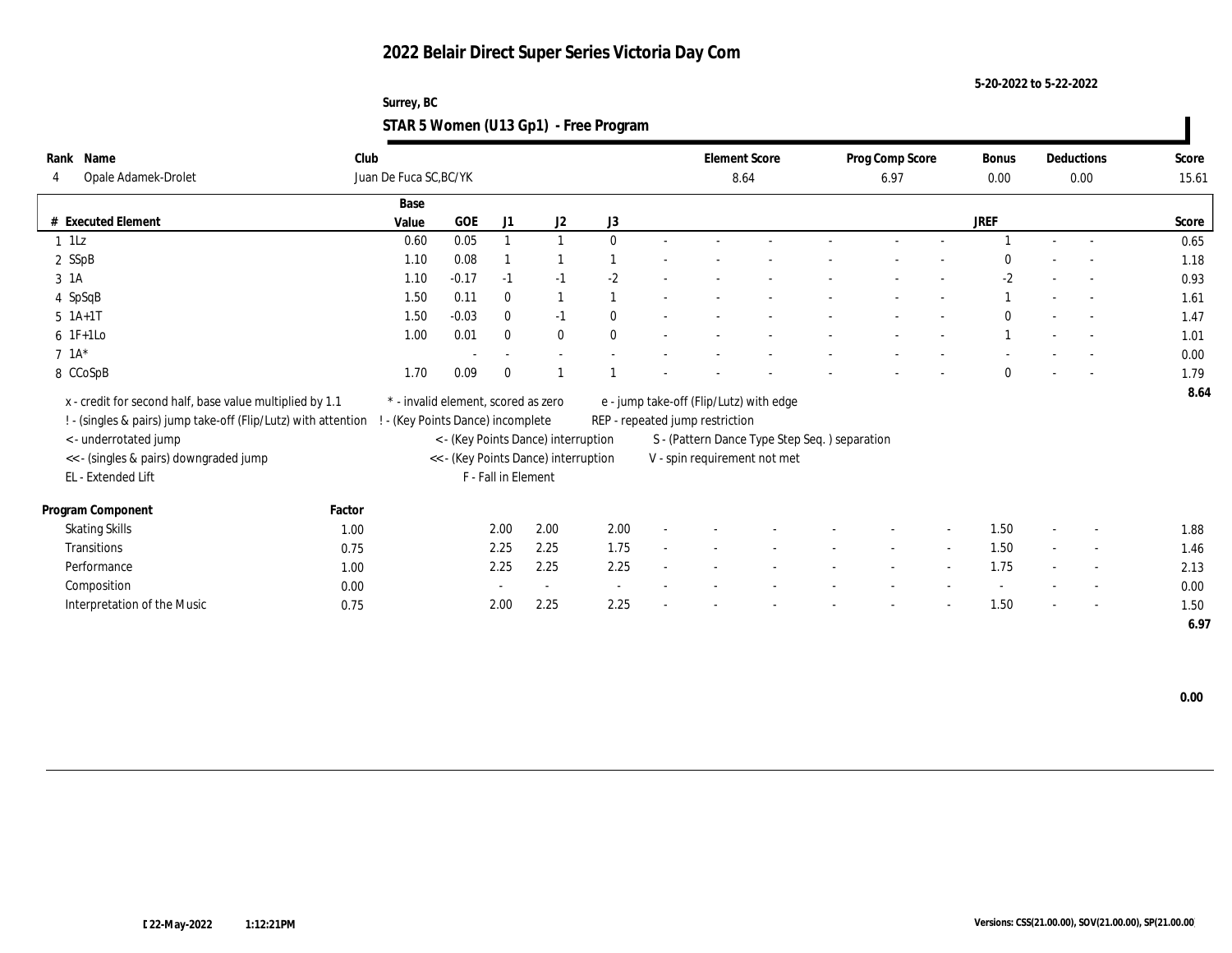**5-20-2022 to 5-22-2022**

#### **Surrey, BC STAR 5 Women (U13 Gp1) - Free Program**

| Rank | Name                                                           | Club   |                                     |            |                     |                                      |                  |                                 | <b>Element Score</b>                          | Prog Comp Score |        | Bonus        |                          | Deductions               | Score |
|------|----------------------------------------------------------------|--------|-------------------------------------|------------|---------------------|--------------------------------------|------------------|---------------------------------|-----------------------------------------------|-----------------|--------|--------------|--------------------------|--------------------------|-------|
| 5    | Juliette Lashin                                                |        | Port Coquitlam FS, BC/YK            |            |                     |                                      |                  |                                 | 9.04                                          | 6.74            |        | 0.00         |                          | 0.40                     | 15.38 |
|      |                                                                |        | Base                                |            |                     |                                      |                  |                                 |                                               |                 |        |              |                          |                          |       |
|      | # Executed Element                                             |        | Value                               | <b>GOE</b> | J1                  | J2                                   | $_{\mathrm{J}3}$ |                                 |                                               |                 |        | <b>JREF</b>  |                          |                          | Score |
|      | $1 1A+1T$                                                      |        | 1.50                                | 0.03       | $\mathbf{0}$        | $\bf{0}$                             | $\overline{1}$   |                                 |                                               |                 |        | $\theta$     |                          |                          | 1.53  |
|      | 2 2S                                                           |        | 1.30                                | $-0.65$    | $-5$                | $-5$                                 | $-5$             |                                 |                                               |                 |        | $-5$         |                          |                          | 0.65  |
|      | 3 CCoSpB (V)                                                   |        | 1.28                                | 0.00       | $\bf{0}$            | $\bf{0}$                             | $\mathbf{0}$     |                                 |                                               |                 |        | $\mathbf{0}$ |                          |                          | 1.28  |
|      | 4 SpSqB                                                        |        | 1.50                                | $-0.11$    | $-1$                | $\bf{0}$                             | $\theta$         |                                 |                                               |                 |        | $-2$         |                          |                          | 1.39  |
|      | 5 2T                                                           |        | 1.30                                | $-0.65$    | $-5$                | $-5$                                 | $-5$             |                                 |                                               |                 |        | $-5$         |                          | $\sim$                   | 0.65  |
|      | 6 1A                                                           |        | 1.10                                | 0.00       | $\mathbf{0}$        | $\mathbf{0}$                         | $\theta$         |                                 |                                               |                 |        | $\mathbf{0}$ |                          | $\overline{a}$           | 1.10  |
|      | $7$ 1Lz+1Lo                                                    |        | 1.10                                | $-0.06$    | $-1$                | $-2$                                 | $\mathbf{0}$     |                                 |                                               |                 |        | $-1$         |                          |                          | 1.04  |
|      | 8 FCSpB                                                        |        | 1.60                                | $-0.20$    | $-1$                | $-1$                                 | $\theta$         |                                 |                                               |                 |        | $-3$         |                          |                          | 1.40  |
|      | x - credit for second half, base value multiplied by 1.1       |        | * - invalid element, scored as zero |            |                     |                                      |                  |                                 | e - jump take-off (Flip/Lutz) with edge       |                 |        |              |                          |                          | 9.04  |
|      | ! - (singles & pairs) jump take-off (Flip/Lutz) with attention |        | - (Key Points Dance) incomplete     |            |                     |                                      |                  | REP - repeated jump restriction |                                               |                 |        |              |                          |                          |       |
|      | < - underrotated jump                                          |        |                                     |            |                     | < - (Key Points Dance) interruption  |                  |                                 | S - (Pattern Dance Type Step Seq.) separation |                 |        |              |                          |                          |       |
|      | << - (singles & pairs) downgraded jump                         |        |                                     |            |                     | << - (Key Points Dance) interruption |                  |                                 | V - spin requirement not met                  |                 |        |              |                          |                          |       |
|      | EL - Extended Lift                                             |        |                                     |            | F - Fall in Element |                                      |                  |                                 |                                               |                 |        |              |                          |                          |       |
|      |                                                                |        |                                     |            |                     |                                      |                  |                                 |                                               |                 |        |              |                          |                          |       |
|      | Program Component                                              | Factor |                                     |            |                     |                                      |                  |                                 |                                               |                 |        |              |                          |                          |       |
|      | <b>Skating Skills</b>                                          | 1.00   |                                     |            | 2.25                | 2.25                                 | 2.25             |                                 |                                               |                 |        | 1.75         |                          | $\sim$                   | 2.13  |
|      | Transitions                                                    | 0.75   |                                     |            | 1.75                | 2.00                                 | 2.25             |                                 |                                               |                 | $\sim$ | 1.25         |                          | $\overline{\phantom{a}}$ | 1.36  |
|      | Performance                                                    | 1.00   |                                     |            | 2.00                | 2.00                                 | 2.25             |                                 |                                               |                 |        | 1.50         |                          | $\overline{\phantom{a}}$ | 1.94  |
|      | Composition                                                    | 0.00   |                                     |            |                     | $\sim$                               | $\sim$           |                                 |                                               |                 |        |              |                          | $\overline{\phantom{a}}$ | 0.00  |
|      | Interpretation of the Music                                    | 0.75   |                                     |            | 1.50                | 2.00                                 | 2.25             |                                 |                                               |                 |        | 1.25         | $\overline{\phantom{a}}$ | $\sim$                   | 1.31  |
|      |                                                                |        |                                     |            |                     |                                      |                  |                                 |                                               |                 |        |              |                          |                          | 6.74  |

2 Fall(s) factor (0.2) **0.40**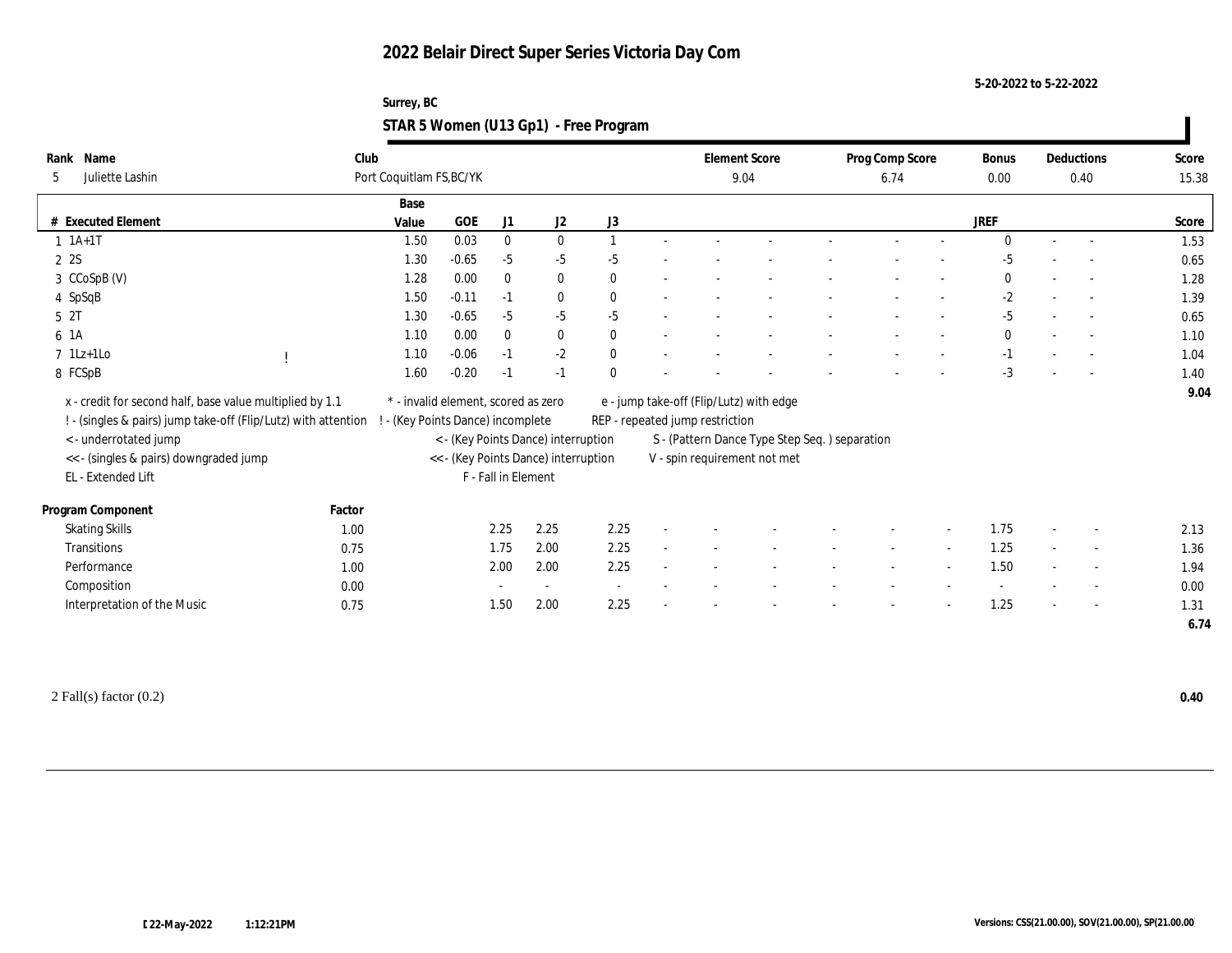**5-20-2022 to 5-22-2022**

#### **Surrey, BC STAR 5 Women (U13 Gp1) - Free Program**

| Rank | Name                                                           | Club                              |                                     |              |                                      |                          |                                 | <b>Element Score</b>                           | Prog Comp Score |        | Bonus        | Deductions               | Score |
|------|----------------------------------------------------------------|-----------------------------------|-------------------------------------|--------------|--------------------------------------|--------------------------|---------------------------------|------------------------------------------------|-----------------|--------|--------------|--------------------------|-------|
| 6    | Sophie Clark                                                   | Kelowna FSC, BC/YK                |                                     |              |                                      |                          |                                 | 8.08                                           | 7.15            |        | 0.00         | 0.20                     | 15.03 |
|      |                                                                | Base                              |                                     |              |                                      |                          |                                 |                                                |                 |        |              |                          |       |
|      | # Executed Element                                             | Value                             | <b>GOE</b>                          | J1           | $\mathrm{J}2$                        | J3                       |                                 |                                                |                 |        | <b>JREF</b>  |                          | Score |
|      | $1 1A+1T$                                                      | 1.50                              | 0.03                                | $\bf{0}$     | $\bf{0}$                             |                          |                                 |                                                |                 |        | $\Omega$     |                          | 1.53  |
|      | 2 SpSqB                                                        | 1.50                              | $-0.04$                             | $\bf{0}$     | $\bf{0}$                             | $-1$                     |                                 |                                                |                 |        | $\Omega$     |                          | 1.46  |
|      | $3$ 1Lz+1Lo                                                    | 1.10                              | $-0.09$                             | $-1$         | $-2$                                 | $-2$                     |                                 |                                                |                 |        | $-1$         |                          | 1.01  |
|      | $4 \, 25 <$                                                    | 0.40                              | $-0.20$                             | $-5$         | $-5$                                 | $-5$                     |                                 |                                                |                 |        | $-5$         | $\overline{a}$           | 0.20  |
|      | 5 CCoSpB (V)                                                   | 1.28                              | $-0.13$                             | $-1$         | $-1$                                 | $\theta$                 |                                 |                                                |                 |        | $-2$         | $\sim$                   | 1.15  |
| 6 1A |                                                                | 1.10                              | 0.00                                | $\mathbf{0}$ | $\bf{0}$                             | $\theta$                 |                                 |                                                |                 |        | $\mathbf{0}$ |                          | 1.10  |
| 71F  |                                                                | 0.50                              | 0.00                                | $\mathbf{0}$ | $\bf{0}$                             | $\mathbf{0}$             |                                 |                                                |                 |        | $\mathbf{0}$ |                          | 0.50  |
|      | 8 SSpB                                                         | 1.10                              | 0.03                                | $\bf{0}$     | $\bf{0}$                             |                          |                                 |                                                |                 |        | $\mathbf{0}$ |                          | 1.13  |
|      | x - credit for second half, base value multiplied by 1.1       |                                   | * - invalid element, scored as zero |              |                                      |                          |                                 | e - jump take-off (Flip/Lutz) with edge        |                 |        |              |                          | 8.08  |
|      | ! - (singles & pairs) jump take-off (Flip/Lutz) with attention | ! - (Key Points Dance) incomplete |                                     |              |                                      |                          | REP - repeated jump restriction |                                                |                 |        |              |                          |       |
|      | <- underrotated jump                                           |                                   |                                     |              | < - (Key Points Dance) interruption  |                          |                                 | S - (Pattern Dance Type Step Seq. ) separation |                 |        |              |                          |       |
|      | << - (singles & pairs) downgraded jump                         |                                   |                                     |              | << - (Key Points Dance) interruption |                          |                                 | V - spin requirement not met                   |                 |        |              |                          |       |
|      | EL - Extended Lift                                             |                                   |                                     |              | F - Fall in Element                  |                          |                                 |                                                |                 |        |              |                          |       |
|      |                                                                |                                   |                                     |              |                                      |                          |                                 |                                                |                 |        |              |                          |       |
|      | Program Component                                              | Factor                            |                                     |              |                                      |                          |                                 |                                                |                 |        |              |                          |       |
|      | <b>Skating Skills</b>                                          | 1.00                              |                                     | 2.25         | 2.25                                 | 1.75                     |                                 |                                                |                 |        | 2.00         |                          | 2.06  |
|      | Transitions                                                    | 0.75                              |                                     | 2.00         | 2.00                                 | 1.75                     |                                 |                                                |                 | $\sim$ | 1.75         | $\sim$                   | 1.41  |
|      | Performance                                                    | 1.00                              |                                     | 2.25         | 2.25                                 | 2.25                     |                                 |                                                |                 |        | 1.75         |                          | 2.13  |
|      | Composition                                                    | 0.00                              |                                     |              | $\sim$                               | $\overline{\phantom{a}}$ |                                 |                                                |                 |        |              | $\sim$                   | 0.00  |
|      | Interpretation of the Music                                    | 0.75                              |                                     | 2.25         | 2.25                                 | 2.25                     |                                 |                                                |                 |        | 1.50         | $\overline{\phantom{a}}$ | 1.55  |
|      |                                                                |                                   |                                     |              |                                      |                          |                                 |                                                |                 |        |              |                          | 7.15  |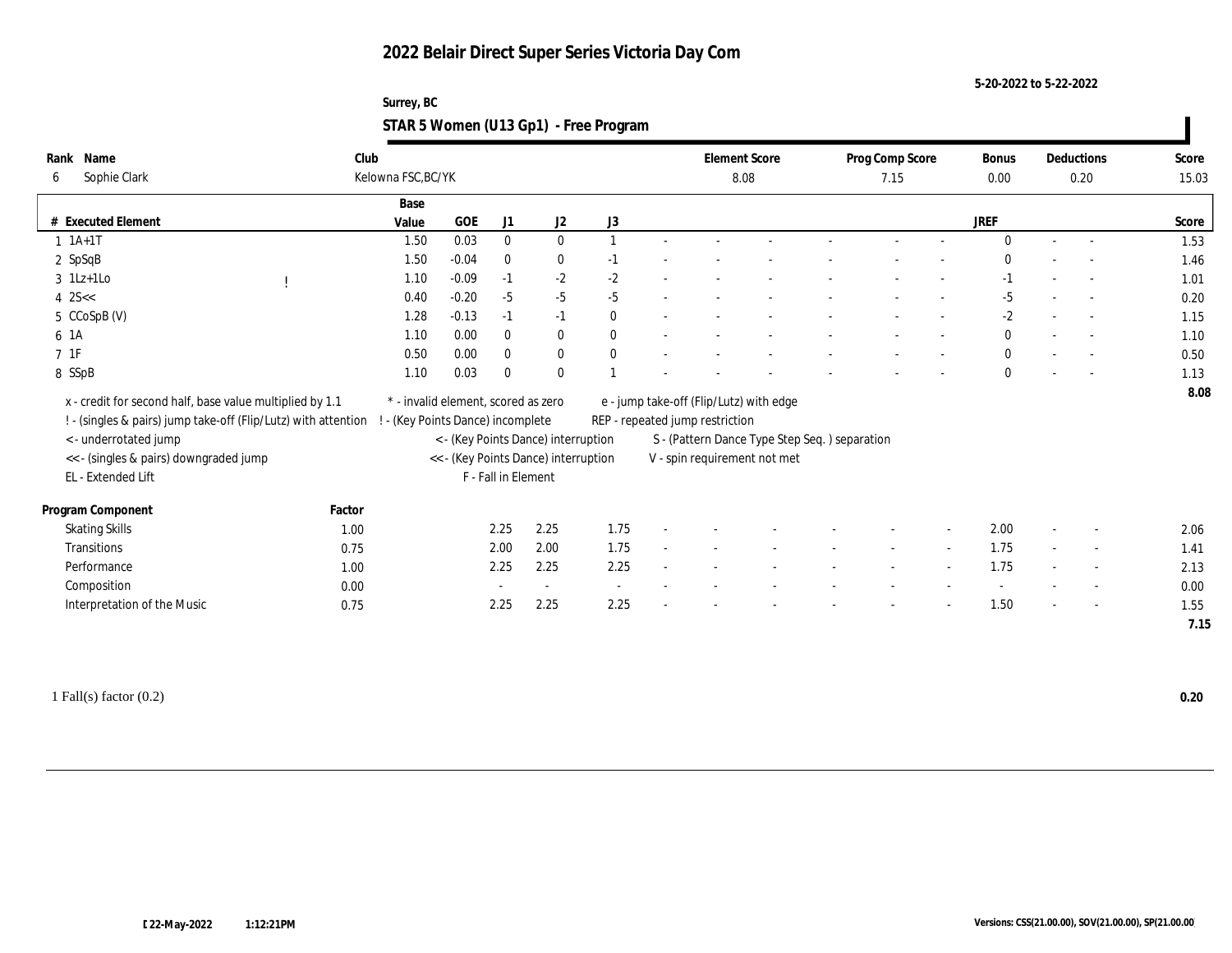**5-20-2022 to 5-22-2022**

#### **Surrey, BC STAR 5 Women (U13 Gp1) - Free Program**

| Name<br>Rank<br>Alice Razhkova                                 | Club   | Champs ISC of BC, BC/YK         |                                     |                     |                                      |              |                                 | <b>Element Score</b><br>9.07                   | Prog Comp Score<br>6.06 |        | Bonus<br>0.00 |        | Deductions<br>0.20       | Score<br>14.93 |
|----------------------------------------------------------------|--------|---------------------------------|-------------------------------------|---------------------|--------------------------------------|--------------|---------------------------------|------------------------------------------------|-------------------------|--------|---------------|--------|--------------------------|----------------|
|                                                                |        | Base                            |                                     |                     |                                      |              |                                 |                                                |                         |        |               |        |                          |                |
| # Executed Element                                             |        | Value                           | <b>GOE</b>                          | J1                  | J2                                   | J3           |                                 |                                                |                         |        | <b>JREF</b>   |        |                          | Score          |
| $1 \t1A$                                                       |        | 1.10                            | $-0.55$                             | $-5$                | $-5$                                 | $-5$         |                                 |                                                |                         |        | $-5$          | $\sim$ | $\sim$                   | 0.55           |
| $2 \text{ } 2T <<$                                             |        | 0.40                            | $-0.15$                             | $-3$                | $-4$                                 | $-4$         |                                 |                                                |                         |        | $-4$          |        |                          | 0.25           |
| 3 SpSqB                                                        |        | 1.50                            | 0.04                                |                     | $\bf{0}$                             | $\mathbf{0}$ |                                 |                                                |                         |        | $\Omega$      |        |                          | 1.54           |
| $4 1A+1T$                                                      |        | 1.50                            | $-0.03$                             | $\mathbf{0}$        | $\bf{0}$                             | $\theta$     |                                 |                                                |                         |        | $-1$          |        | $\sim$                   | 1.47           |
| 5 CCoSpB                                                       |        | 1.70                            | $-0.09$                             | $-1$                | $\bf{0}$                             |              |                                 |                                                |                         |        | $-2$          |        | $\sim$                   | 1.61           |
| $6$ 1Lz+1Lo                                                    |        | 1.10                            | $-0.06$                             | $-1$                | $-2$                                 | $\theta$     |                                 |                                                |                         |        | $-1$          |        | $\sim$                   | 1.04           |
| 7 2S                                                           |        | 1.30                            | $-0.13$                             | $-2$                | $-1$                                 | $-1$         |                                 |                                                |                         |        | $\mathbf{0}$  |        |                          | 1.17           |
| 8 FCSpB                                                        |        | 1.60                            | $-0.16$                             | $-1$                | $\bf{0}$                             | $-1$         |                                 |                                                |                         |        | $-2$          |        |                          | 1.44           |
| x - credit for second half, base value multiplied by 1.1       |        |                                 | * - invalid element, scored as zero |                     |                                      |              |                                 | e - jump take-off (Flip/Lutz) with edge        |                         |        |               |        |                          | 9.07           |
| ! - (singles & pairs) jump take-off (Flip/Lutz) with attention |        | - (Key Points Dance) incomplete |                                     |                     |                                      |              | REP - repeated jump restriction |                                                |                         |        |               |        |                          |                |
| < - underrotated jump                                          |        |                                 |                                     |                     | < - (Key Points Dance) interruption  |              |                                 | S - (Pattern Dance Type Step Seq. ) separation |                         |        |               |        |                          |                |
| << - (singles & pairs) downgraded jump<br>EL - Extended Lift   |        |                                 |                                     | F - Fall in Element | << - (Key Points Dance) interruption |              |                                 | V - spin requirement not met                   |                         |        |               |        |                          |                |
| Program Component                                              | Factor |                                 |                                     |                     |                                      |              |                                 |                                                |                         |        |               |        |                          |                |
| <b>Skating Skills</b>                                          | 1.00   |                                 |                                     | 2.00                | 2.00                                 | 1.75         |                                 |                                                |                         |        | 1.50          |        | $\overline{\phantom{a}}$ | 1.81           |
| Transitions                                                    | 0.75   |                                 |                                     | 1.50                | 1.75                                 | 2.00         |                                 |                                                | $\sim$                  | $\sim$ | 1.25          | $\sim$ | $\sim$                   | 1.22           |
| Performance                                                    | 1.00   |                                 |                                     | 2.00                | 2.00                                 | 1.75         |                                 |                                                |                         | $\sim$ | 1.50          |        | $\overline{\phantom{a}}$ | 1.81           |
| Composition                                                    | 0.00   |                                 |                                     |                     |                                      |              |                                 |                                                |                         |        |               |        | $\overline{\phantom{a}}$ | 0.00           |
| Interpretation of the Music                                    | 0.75   |                                 |                                     | 1.50                | 1.75                                 | 2.00         |                                 |                                                |                         |        | 1.25          |        | $\sim$                   | 1.22           |
|                                                                |        |                                 |                                     |                     |                                      |              |                                 |                                                |                         |        |               |        |                          | 6.06           |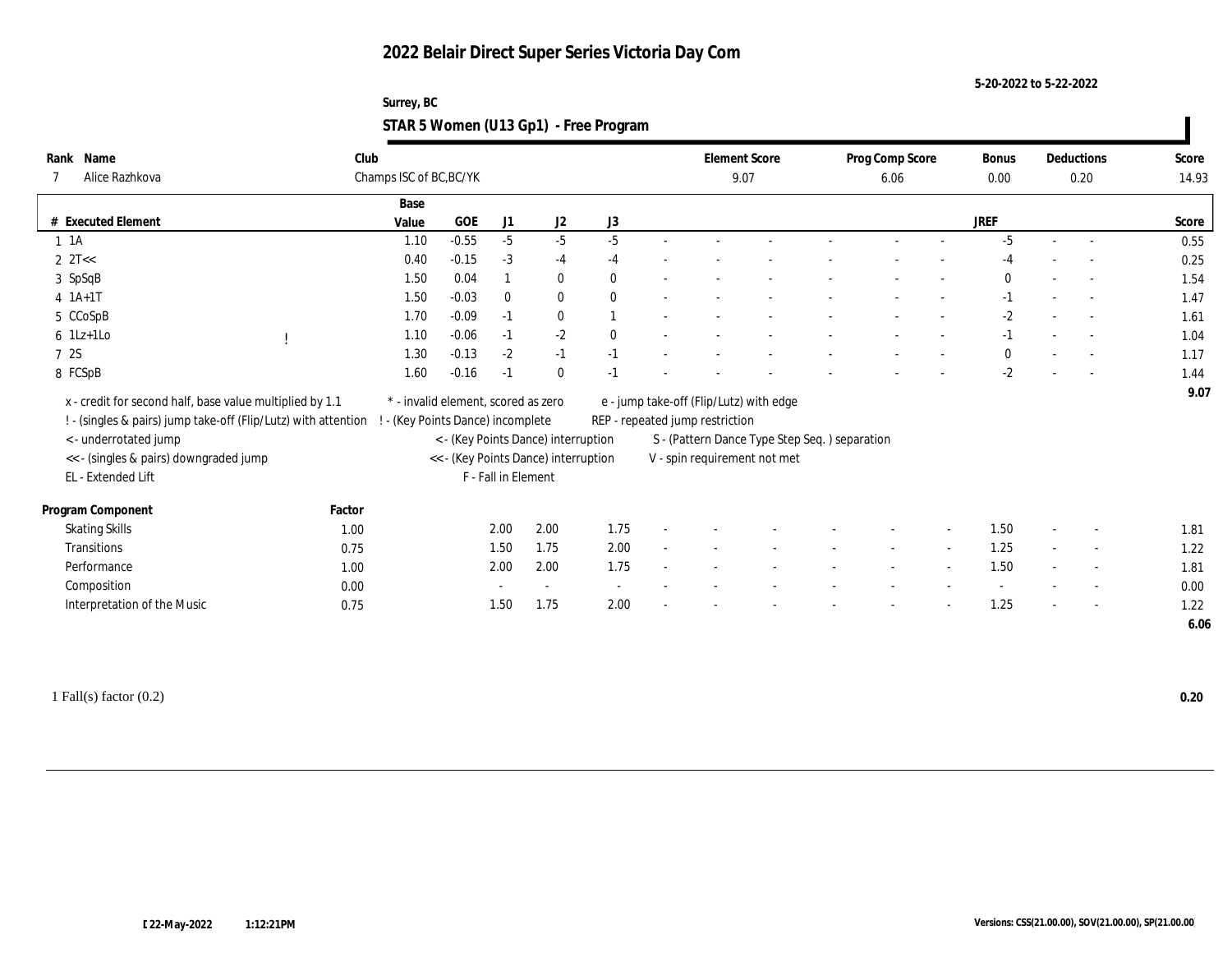**5-20-2022 to 5-22-2022**

#### **Surrey, BC STAR 5 Women (U13 Gp1) - Free Program**

| Rank Name                                                      | Club                 |                                     |                          |                                      |              |                                 | <b>Element Score</b>                           | Prog Comp Score |                          | <b>Bonus</b> |        | Deductions               | Score |
|----------------------------------------------------------------|----------------------|-------------------------------------|--------------------------|--------------------------------------|--------------|---------------------------------|------------------------------------------------|-----------------|--------------------------|--------------|--------|--------------------------|-------|
| Yubin Choi<br>8                                                | Kitsilano FSC, BC/YK |                                     |                          |                                      |              |                                 | 7.71                                           | 6.91            |                          | 0.00         |        | 0.20                     | 14.42 |
|                                                                | Base                 |                                     |                          |                                      |              |                                 |                                                |                 |                          |              |        |                          |       |
| # Executed Element                                             | Value                | GOE                                 | J1                       | J <sub>2</sub>                       | J3           |                                 |                                                |                 |                          | JREF         |        |                          | Score |
| $1 \t1F$                                                       | 0.50                 | 0.01                                | $\bf{0}$                 | $\bf{0}$                             | $\theta$     |                                 |                                                |                 |                          |              |        |                          | 0.51  |
| $2 \; 1A+1T$                                                   | 1.50                 | 0.06                                | $\bf{0}$                 | 1                                    |              |                                 |                                                |                 |                          | $\Omega$     |        |                          | 1.56  |
| 3 CCoSpB (V)                                                   | 1.28                 | 0.13                                |                          | $\mathbf{2}$                         | $\mathbf{0}$ |                                 |                                                |                 |                          |              |        |                          | 1.41  |
| 4 SpSqB                                                        | 1.50                 | 0.04                                | $\bf{0}$                 | $\bf{0}$                             |              |                                 |                                                |                 |                          | $\bf{0}$     |        | $\sim$                   | 1.54  |
| $5\quad2$ Sq                                                   | 1.30                 | $-0.65$                             | $-5$                     | $-5$                                 | $-5$         |                                 |                                                |                 |                          | -5           |        | $\sim$                   | 0.65  |
| 6 FCSp                                                         | 0.00                 |                                     | $\overline{\phantom{a}}$ | $\sim$                               |              |                                 |                                                |                 |                          |              |        |                          | 0.00  |
| $7 \text{ } 1\text{Lz}(e)+1\text{Lo}$                          | 0.98                 | $-0.10$                             | $-2$                     | $-2$                                 | $-2$         |                                 |                                                |                 |                          | $-2$         |        |                          | 0.88  |
| 8 1A                                                           | 1.10                 | 0.06                                | $\mathbf{0}$             |                                      |              |                                 |                                                |                 |                          | $\bf{0}$     |        |                          | 1.16  |
| x - credit for second half, base value multiplied by 1.1       |                      | * - invalid element, scored as zero |                          |                                      |              |                                 | e - jump take-off (Flip/Lutz) with edge        |                 |                          |              |        |                          | 7.71  |
| ! - (singles & pairs) jump take-off (Flip/Lutz) with attention |                      | - (Key Points Dance) incomplete     |                          |                                      |              | REP - repeated jump restriction |                                                |                 |                          |              |        |                          |       |
| < - underrotated jump                                          |                      |                                     |                          | < - (Key Points Dance) interruption  |              |                                 | S - (Pattern Dance Type Step Seq. ) separation |                 |                          |              |        |                          |       |
| << - (singles & pairs) downgraded jump                         |                      |                                     |                          | << - (Key Points Dance) interruption |              |                                 | V - spin requirement not met                   |                 |                          |              |        |                          |       |
| EL - Extended Lift                                             |                      |                                     | F - Fall in Element      |                                      |              |                                 |                                                |                 |                          |              |        |                          |       |
|                                                                |                      |                                     |                          |                                      |              |                                 |                                                |                 |                          |              |        |                          |       |
| Program Component                                              | Factor               |                                     |                          |                                      |              |                                 |                                                |                 |                          |              |        |                          |       |
| <b>Skating Skills</b>                                          | 1.00                 |                                     | 1.75                     | 2.25                                 | 2.75         |                                 |                                                |                 |                          | 1.50         |        | $\sim$                   | 2.06  |
| Transitions                                                    | 0.75                 |                                     | 1.50                     | 2.00                                 | 2.50         |                                 |                                                | $\sim$          | $\overline{\phantom{a}}$ | 1.50         | $\sim$ | $\sim$                   | 1.41  |
| Performance                                                    | 1.00                 |                                     | 1.50                     | 2.00                                 | 2.75         |                                 |                                                |                 |                          | 1.50         |        | $\sim$                   | 1.94  |
| Composition                                                    | 0.00                 |                                     |                          | $\sim$                               |              |                                 |                                                |                 |                          |              |        | $\overline{\phantom{a}}$ | 0.00  |
| Interpretation of the Music                                    | 0.75                 |                                     | 1.50                     | 2.00                                 | 2.75         |                                 |                                                |                 |                          | 1.75         |        | $\sim$                   | 1.50  |
|                                                                |                      |                                     |                          |                                      |              |                                 |                                                |                 |                          |              |        |                          | 6.91  |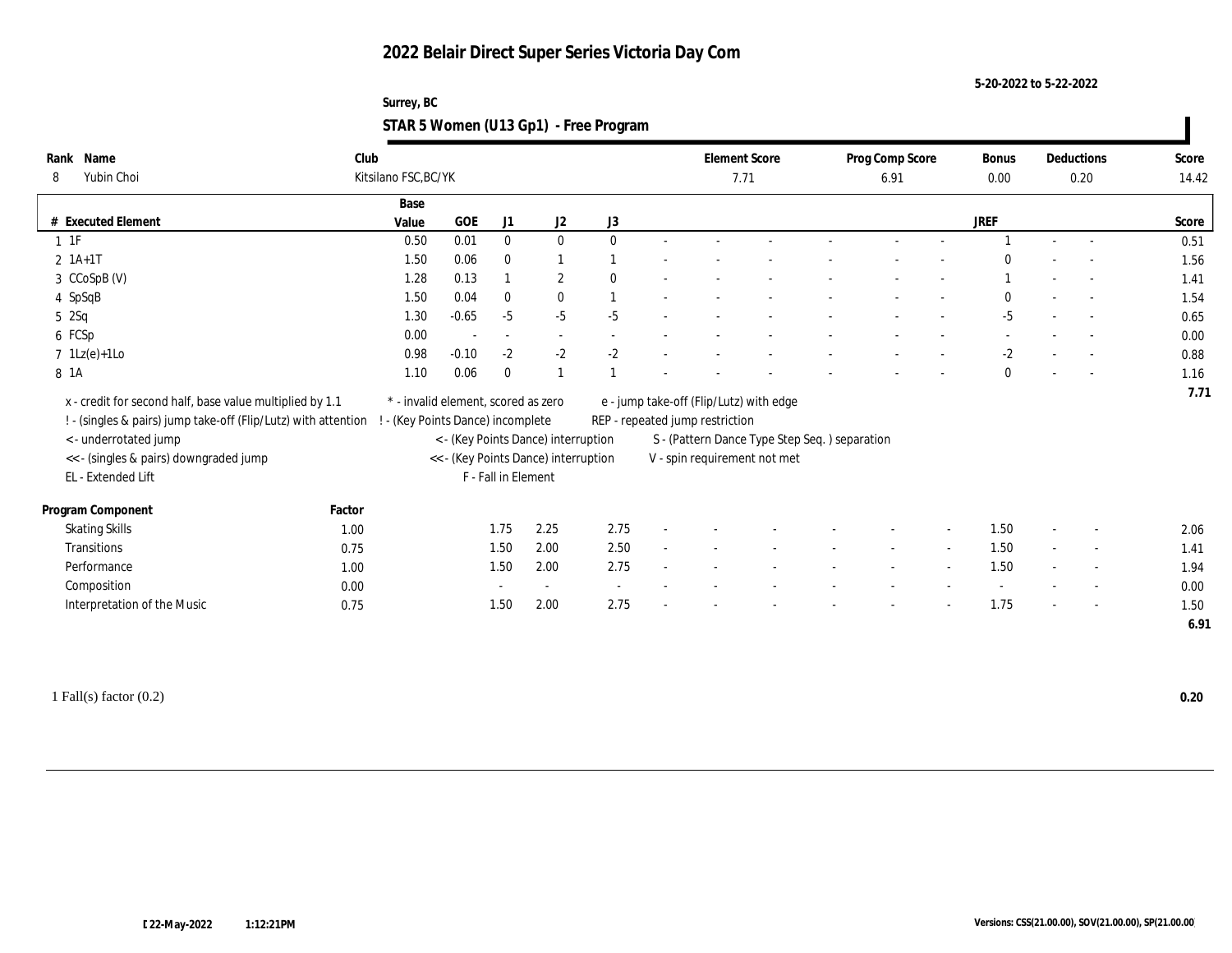**5-20-2022 to 5-22-2022**

#### **Surrey, BC STAR 5 Women (U13 Gp1) - Free Program**

| Rank Name                                                      | Club   |                                     |            |                          |                                      |          |                                 | <b>Element Score</b>                           | Prog Comp Score |                          | Bonus        |        | Deductions               | Score |
|----------------------------------------------------------------|--------|-------------------------------------|------------|--------------------------|--------------------------------------|----------|---------------------------------|------------------------------------------------|-----------------|--------------------------|--------------|--------|--------------------------|-------|
| Samantha Li<br>9                                               |        | Connaught SC, BC/YK                 |            |                          |                                      |          |                                 | 7.09                                           | 6.71            |                          | 0.00         |        | 0.80                     | 13.00 |
|                                                                |        | Base                                |            |                          |                                      |          |                                 |                                                |                 |                          |              |        |                          |       |
| # Executed Element                                             |        | Value                               | <b>GOE</b> | J1                       | J2                                   | J3       |                                 |                                                |                 |                          | <b>JREF</b>  |        |                          | Score |
| 12S                                                            |        | 1.30                                | $-0.65$    | $-5$                     | $-5$                                 | $-5$     |                                 |                                                |                 |                          | $-5$         | $\sim$ | $\sim$                   | 0.65  |
| $2 1A+1T$                                                      |        | 1.50                                | 0.00       | $\bf{0}$                 | $\bf{0}$                             | $\bf{0}$ |                                 |                                                |                 |                          | $\Omega$     |        | $\overline{\phantom{a}}$ | 1.50  |
| 3 CSp                                                          |        | 0.00                                |            | $\overline{\phantom{a}}$ | $\overline{\phantom{a}}$             |          |                                 |                                                |                 |                          |              |        |                          | 0.00  |
| 4 SpSqB                                                        |        | 1.50                                | 0.04       |                          | $\bf{0}$                             | $\theta$ |                                 |                                                |                 |                          | $\mathbf{0}$ |        | $\sim$                   | 1.54  |
| 5 1A                                                           |        | 1.10                                | $-0.55$    | $-5$                     | $-5$                                 | $-5$     |                                 |                                                |                 |                          | $-5$         |        | $\overline{\phantom{a}}$ | 0.55  |
| 6 1F                                                           |        | 0.50                                | 0.00       | $\bf{0}$                 | $\bf{0}$                             | $\theta$ |                                 |                                                |                 |                          | $\mathbf{0}$ |        | $\sim$                   | 0.50  |
| 7 2T                                                           |        | 1.30                                | $-0.65$    | $-5$                     | $-5$                                 | $-5$     |                                 |                                                |                 |                          | $-5$         |        |                          | 0.65  |
| 8 CCoSpB                                                       |        | 1.70                                | 0.00       | $-1$                     | $\bf{0}$                             |          |                                 |                                                |                 |                          | $\bf{0}$     |        |                          | 1.70  |
| x - credit for second half, base value multiplied by 1.1       |        | * - invalid element, scored as zero |            |                          |                                      |          |                                 | e - jump take-off (Flip/Lutz) with edge        |                 |                          |              |        |                          | 7.09  |
| ! - (singles & pairs) jump take-off (Flip/Lutz) with attention |        | - (Key Points Dance) incomplete     |            |                          |                                      |          | REP - repeated jump restriction |                                                |                 |                          |              |        |                          |       |
| < - underrotated jump                                          |        |                                     |            |                          | < - (Key Points Dance) interruption  |          |                                 | S - (Pattern Dance Type Step Seq. ) separation |                 |                          |              |        |                          |       |
| << - (singles & pairs) downgraded jump                         |        |                                     |            |                          | << - (Key Points Dance) interruption |          |                                 | V - spin requirement not met                   |                 |                          |              |        |                          |       |
| EL - Extended Lift                                             |        |                                     |            | F - Fall in Element      |                                      |          |                                 |                                                |                 |                          |              |        |                          |       |
|                                                                |        |                                     |            |                          |                                      |          |                                 |                                                |                 |                          |              |        |                          |       |
| Program Component                                              | Factor |                                     |            |                          |                                      |          |                                 |                                                |                 |                          |              |        |                          |       |
| <b>Skating Skills</b>                                          | 1.00   |                                     |            | 2.25                     | 2.25                                 | 1.75     |                                 |                                                |                 |                          | 1.50         |        | $\overline{\phantom{a}}$ | 1.94  |
| Transitions                                                    | 0.75   |                                     |            | 2.00                     | 2.00                                 | 2.00     |                                 |                                                | $\sim$          | $\overline{\phantom{a}}$ | 1.25         | $\sim$ | $\sim$                   | 1.36  |
| Performance                                                    | 1.00   |                                     |            | 2.25                     | 2.25                                 | 2.00     |                                 |                                                |                 |                          | 1.50         |        | $\overline{\phantom{a}}$ | 2.00  |
| Composition                                                    | 0.00   |                                     |            |                          | $\sim$                               |          |                                 |                                                |                 |                          |              |        |                          | 0.00  |
| Interpretation of the Music                                    | 0.75   |                                     |            | 2.00                     | 2.00                                 | 2.25     |                                 |                                                |                 |                          | 1.25         |        | $\sim$                   | 1.41  |
|                                                                |        |                                     |            |                          |                                      |          |                                 |                                                |                 |                          |              |        |                          | 6.71  |

3 Fall(s) factor (0.2), 1 Music Violation(s) factor (0.2) **0.80**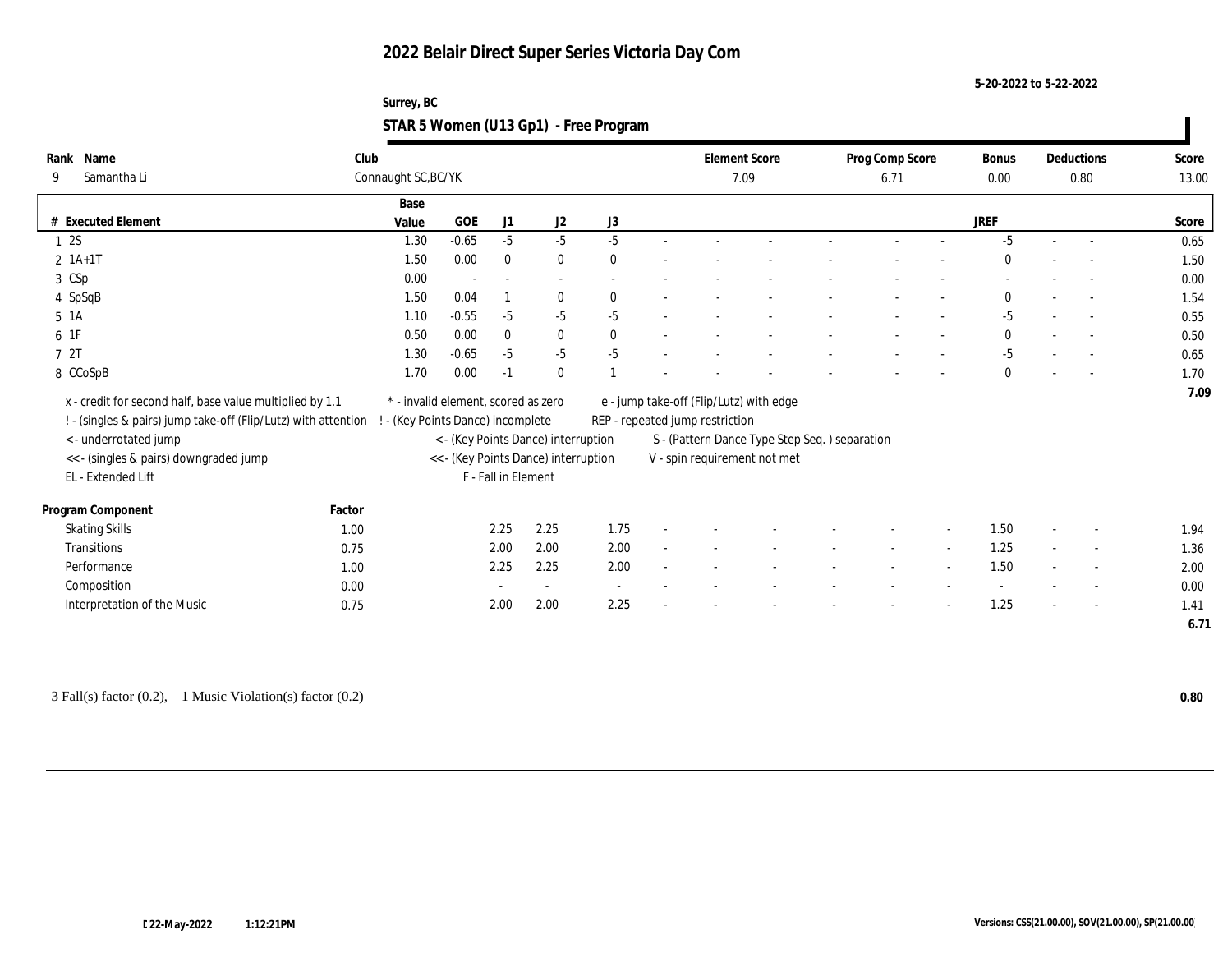**5-20-2022 to 5-22-2022**

| Surrey, BC                            |  |
|---------------------------------------|--|
| STAR 5 Women (U13 Gp1) - Free Program |  |

| Name<br>Rank                                                     | Club             |                                     |                          |                          |                                      |              |                                               | <b>Element Score</b> | Prog Comp Score |        | <b>Bonus</b> | Deductions               | Score |
|------------------------------------------------------------------|------------------|-------------------------------------|--------------------------|--------------------------|--------------------------------------|--------------|-----------------------------------------------|----------------------|-----------------|--------|--------------|--------------------------|-------|
| Sophia Zhang<br>10                                               | Delta FSC, BC/YK |                                     |                          |                          |                                      |              |                                               | 6.77                 | 6.09            |        | 0.00         | 0.00                     | 12.86 |
|                                                                  |                  | Base                                |                          |                          |                                      |              |                                               |                      |                 |        |              |                          |       |
| <b>Executed Element</b><br>#                                     |                  | Value                               | <b>GOE</b>               | J1                       | J2                                   | J3           |                                               |                      |                 |        | <b>JREF</b>  |                          | Score |
| $1 \text{ 1A} \ll + 1 \text{T} \ll$                              |                  | 0.00                                | $\overline{\phantom{a}}$ | $\overline{\phantom{a}}$ | $\sim$                               |              |                                               |                      |                 |        |              |                          | 0.00  |
| $2 \, 2S <$                                                      |                  | 1.04                                | $-0.42$                  | $-2$                     | $-4$                                 | $-5$         |                                               |                      |                 |        | $-5$         | $\overline{\phantom{a}}$ | 0.62  |
| 3 1A                                                             |                  | 1.10                                | $-0.28$                  | $-1$                     | $-2$                                 | $-3$         |                                               |                      |                 |        | -4           | $\overline{\phantom{a}}$ | 0.82  |
| 4 CCoSpB (V)                                                     |                  | 1.28                                | $-0.07$                  | $\mathbf{0}$             | $\bf{0}$                             | $\mathbf{0}$ |                                               |                      |                 |        | $-2$         | $\sim$                   | 1.21  |
| $5\;\;1\mathrm{F}$                                               |                  | 0.50                                | 0.00                     | $\bf{0}$                 | $\bf{0}$                             | $\theta$     |                                               |                      |                 |        | $\bf{0}$     | $\sim$                   | 0.50  |
| 6 SpSqB                                                          |                  | 1.50                                | $-0.08$                  | $\mathbf{0}$             | $\bf{0}$                             | $\theta$     |                                               |                      |                 |        | $-2$         | $\overline{\phantom{a}}$ | 1.42  |
| $7$ 1Lz+1Lo                                                      |                  | 1.10                                | 0.00                     | $\bf{0}$                 | $\bf{0}$                             | $\mathbf{0}$ |                                               |                      |                 |        | $\bf{0}$     | $\overline{\phantom{a}}$ | 1.10  |
| 8 SSpB                                                           |                  | 1.10                                | 0.00                     | $-1$                     | $\mathbf{0}$                         |              |                                               |                      |                 |        | $\mathbf{0}$ | $\overline{\phantom{a}}$ | 1.10  |
| x - credit for second half, base value multiplied by 1.1         |                  | * - invalid element, scored as zero |                          |                          |                                      |              | e - jump take-off (Flip/Lutz) with edge       |                      |                 |        |              |                          | 6.77  |
| ! - (singles & pairs) jump take-off (Flip/Lutz) with attention ! |                  | - (Key Points Dance) incomplete     |                          |                          |                                      |              | REP - repeated jump restriction               |                      |                 |        |              |                          |       |
| <- underrotated jump                                             |                  |                                     |                          |                          | < - (Key Points Dance) interruption  |              | S - (Pattern Dance Type Step Seq.) separation |                      |                 |        |              |                          |       |
| << - (singles & pairs) downgraded jump                           |                  |                                     |                          |                          | << - (Key Points Dance) interruption |              | V - spin requirement not met                  |                      |                 |        |              |                          |       |
| EL - Extended Lift                                               |                  |                                     | F - Fall in Element      |                          |                                      |              |                                               |                      |                 |        |              |                          |       |
| Program Component                                                | Factor           |                                     |                          |                          |                                      |              |                                               |                      |                 |        |              |                          |       |
| <b>Skating Skills</b>                                            | 1.00             |                                     |                          | 1.75                     | 2.00                                 | 2.00         |                                               |                      |                 |        | 1.50         | $\overline{\phantom{a}}$ | 1.81  |
| <b>Transitions</b>                                               | 0.75             |                                     |                          | 1.50                     | 1.75                                 | 2.00         |                                               |                      |                 | $\sim$ | 1.25         | $\overline{\phantom{a}}$ | 1.22  |
| Performance                                                      | 1.00             |                                     |                          | 1.50                     | 1.75                                 | 2.25         |                                               |                      |                 |        | 1.50         | $\overline{\phantom{a}}$ | 1.75  |
| Composition                                                      | 0.00             |                                     |                          |                          |                                      | $\sim$       |                                               |                      |                 |        |              | $\overline{\phantom{a}}$ | 0.00  |
|                                                                  |                  |                                     |                          | 1.75                     | 1.75                                 | 2.25         |                                               |                      |                 |        |              |                          |       |
| Interpretation of the Music                                      | 0.75             |                                     |                          |                          |                                      |              |                                               |                      |                 |        | 1.25         | $\overline{\phantom{a}}$ | 1.31  |
|                                                                  |                  |                                     |                          |                          |                                      |              |                                               |                      |                 |        |              |                          | 6.09  |